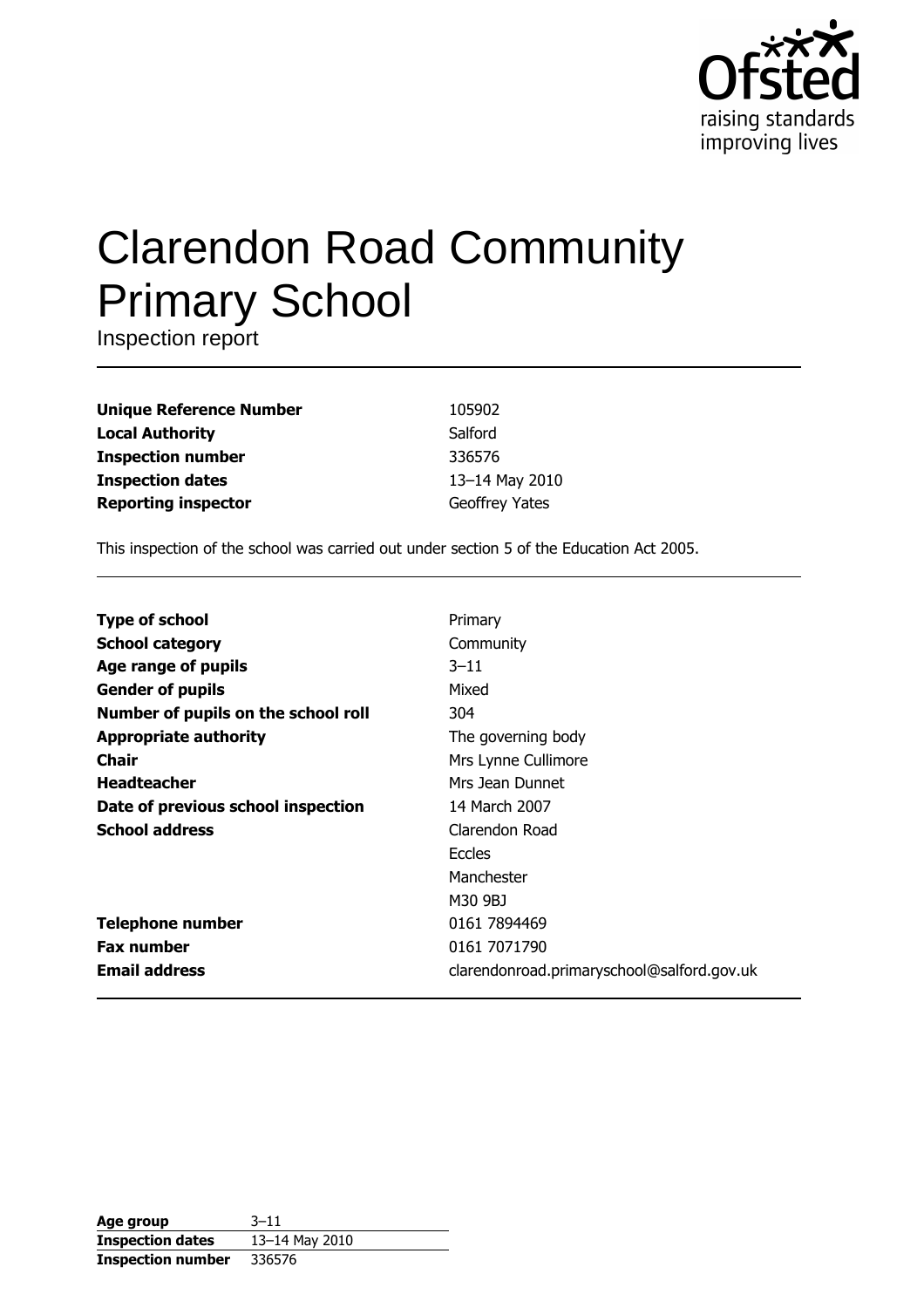The Office for Standards in Education, Children's Services and Skills (Ofsted) regulates and inspects to achieve excellence in the care of children and young people, and in education and skills for learners of all ages. It regulates and inspects childcare and children's social care, and inspects the Children and Family Court Advisory Support Service (Cafcass), schools, colleges, initial teacher training, work-based learning and skills training, adult and community learning, and education and training in prisons and other secure establishments. It rates council children's services, and inspects services for looked after children, safequarding and child protection.

Further copies of this report are obtainable from the school. Under the Education Act 2005, the school must provide a copy of this report free of charge to certain categories of people. A charge not exceeding the full cost of reproduction may be made for any other copies supplied.

If you would like a copy of this document in a different format, such as large print or Braille, please telephone 08456 404045, or email enquiries@ofsted.gov.uk.

You may copy all or parts of this document for non-commercial educational purposes, as long as you give details of the source and date of publication and do not alter the documentation in any way.

Royal Exchange Buildings St Ann's Square Manchester M2 7LA T: 08456 404045 Textphone: 0161 618 8524 E: enquiries@ofsted.gov.uk W: www.ofsted.gov.uk © Crown copyright 2010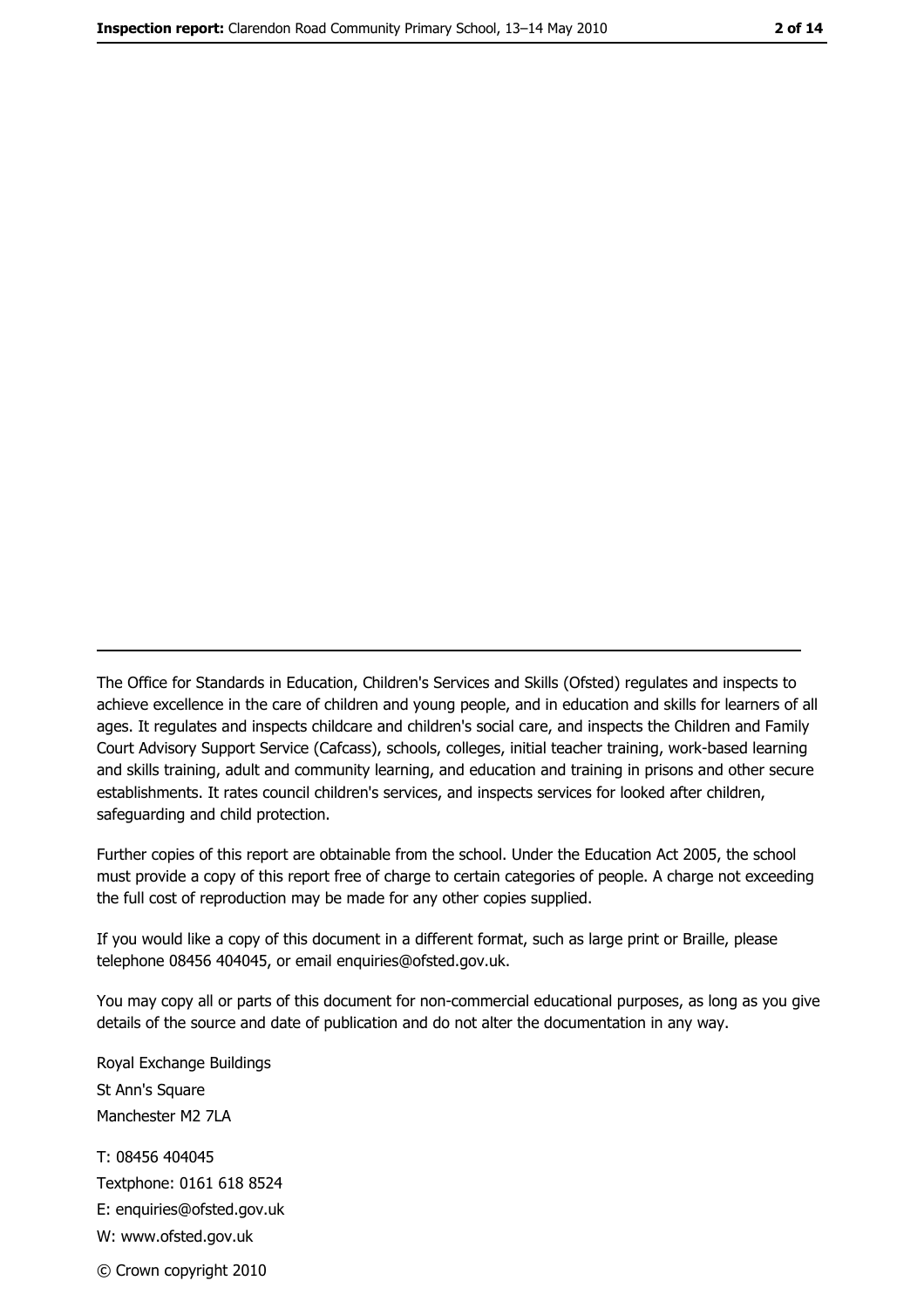# **Introduction**

This inspection was carried out by three additional inspectors. They observed 12 lessons and teachers. The inspectors met with pupils, staff, governors, and parents and carers. They observed the school's work and looked at teachers' planning, lesson plans, the school's improvement planning, safeguarding documents and other important policies. One Hundred and Two parents' and carers' questionnaires were received and analysed.

The inspection team reviewed many aspects of the school's work. It looked in detail at the following:

- achievement, learning and progress in English and mathematics, especially in  $\blacksquare$ writing in Key Stage 2
- whether leadership and management is strong enough to move the school on  $\blacksquare$
- the quality of support given to vulnerable pupils  $\blacksquare$
- the impact of recent changes made to the curriculum.  $\blacksquare$

# **Information about the school**

The school is slightly larger than most primary schools nationally. Most pupils are White British. An above average proportion has special educational needs and/or disabilities, mostly for moderate learning and/or behaviour problems. Among the awards it holds is the Healthy Schools Award. There is after-school provision on site that is managed by an outside provider and was not part of this inspection.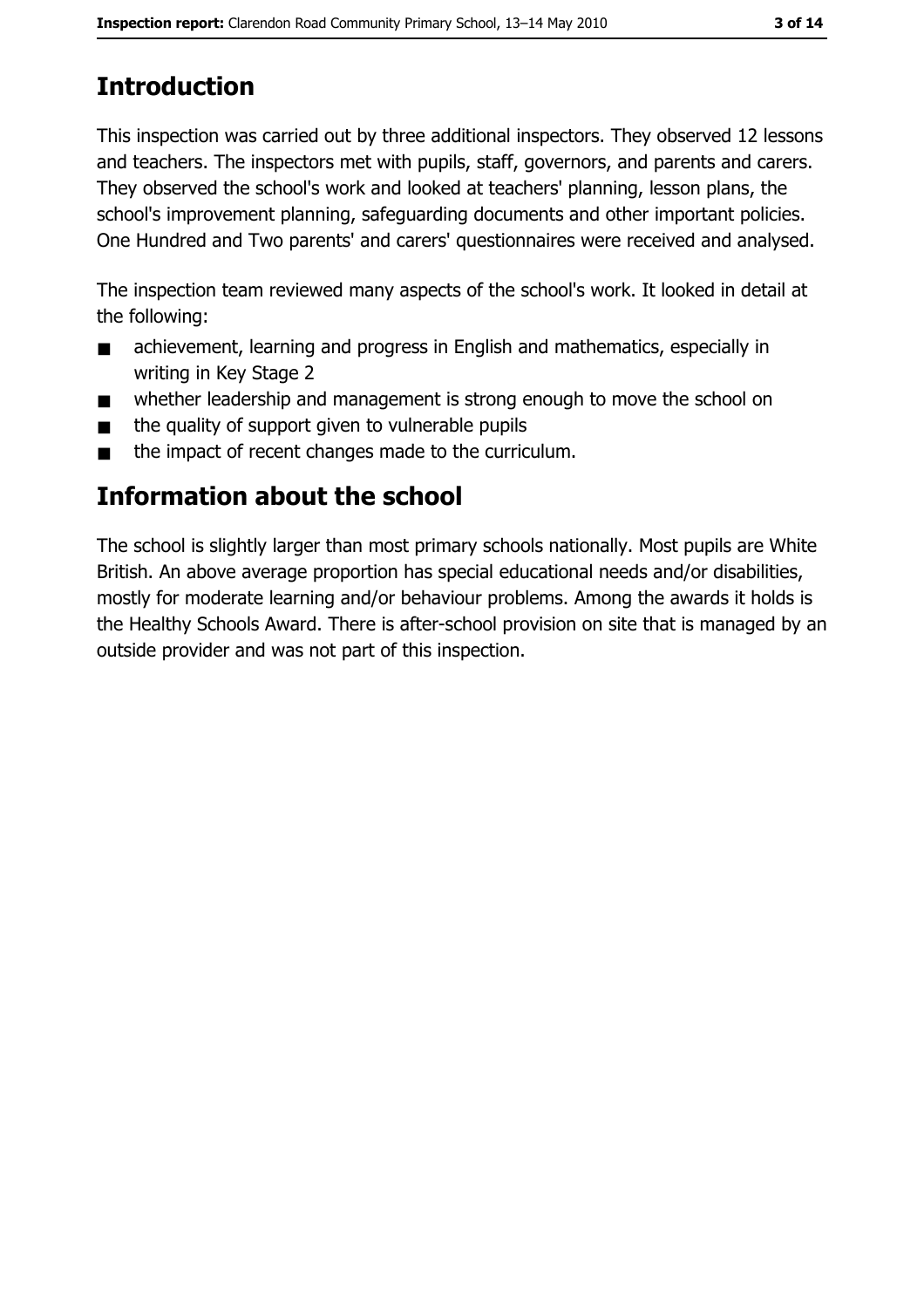# **Inspection judgements**

## Overall effectiveness: how good is the school?

#### The school's capacity for sustained improvement

## **Main findings**

This is a satisfactory school where pupils feel safe and secure and they are cared for well. Pupils have a good understanding of healthy lifestyles and are keen to help around school. Pupils' positive attitudes help to ensure that all pupils, including those with special educational needs and/or disabilities, achieve satisfactorily. Pupils enjoy their learning and make sound progress. Parents and carers are supportive, and most recognise that their children like coming to school. One parent summed up the views of many by saying, 'I am very pleased with the care, support and education my children receive.'

Children join the school in the Nursery with skills and abilities that are expected for their age. They make satisfactory progress in the Nursery and Reception classes but progress overall is slowed by lack of appropriate provision in the outdoor area. By the end of Year 6 attainment is broadly average and this represents satisfactory progress overall by all groups of pupils including those with special educational needs and /or disabilities. Standards are higher in mathematics than in English because progress in developing pupils' writing skills has been slower.

The quality of teaching is satisfactory and some is good. It is not as effective when the work is not consistently challenging. Pupils' understanding of what they need to do to improve their work is an area of weakness in some classes. The school provides a satisfactory curriculum and a range of interesting extra-curricular activities for pupils. Recent changes to the curriculum have yet to have an impact on raising standards further and pupils are not given sufficiently challenging opportunities to use and develop their writing skills. The school has recently improved the way in which it collects information about pupils' progress and this information is used well in some classes, but remains an area for development to ensure consistency.

Determined leadership and management by the new senior leadership team demonstrate the school's satisfactory capacity to sustain further improvement. This is because its self-evaluation is accurate and there is a clear focus on the school's improvement. This can be seen in the steps already taken to improve the use of assessment data and in the good work done in improving standards in mathematics since the previous inspection.

## What does the school need to do to improve further?

Improve the quality of teaching so that it is consistently good or better by ensuring  $\blacksquare$ that: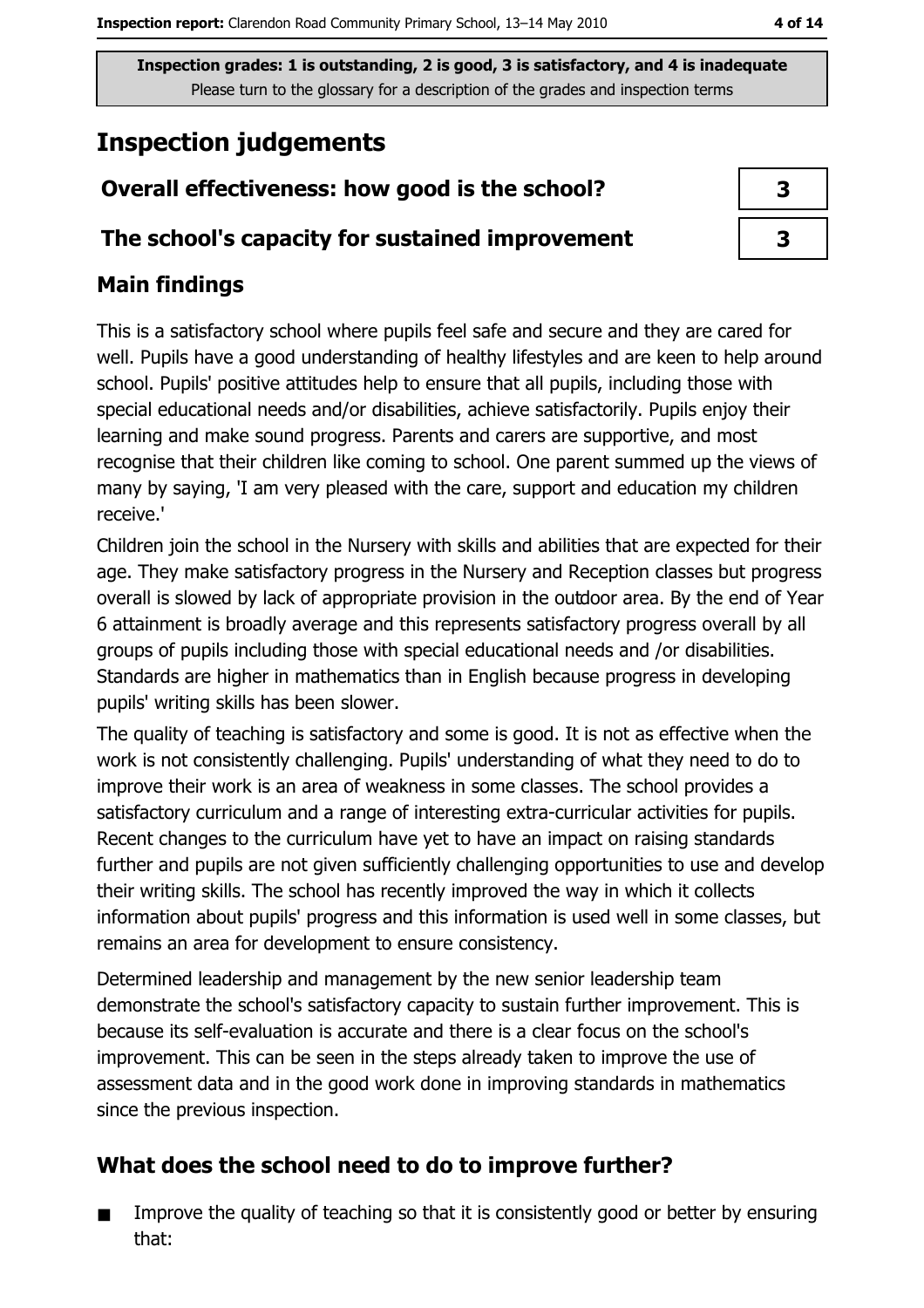- all teachers have high expectations of what pupils can achieve in lessons
- the pace of lessons is brisk  $\equiv$
- assessment information is used well so that work is challenging and precisely tailored to pupils' needs
- marking provides pupils with a clear idea of what they need to improve their work and regular checks are made that these suggestions are acted on positively by pupils.
- Raise standards in writing by providing:  $\blacksquare$ 
	- challenging and exciting work for pupils to do
	- more opportunities for pupils to use their writing skills well in other subjects.
- Improve the outdoor provision in the Early Years Foundation Stage by providing good-quality learning experiences in all areas of learning so as to promote children's development.
- About 40% of the schools whose overall effectiveness is judged to be satisfactory  $\blacksquare$ may receive a monitoring visit by an Ofsted inspector before the next section 5 inspection.

#### **Outcomes for individuals and groups of pupils**

Pupils enjoy learning, particularly in lessons where they are active and involved. For example, while writing tasks in some classes are uninspiring, pupils in a Year 6 lesson relished the opportunity to write about what they thought about graffiti, commenting, 'To some people graffiti is artwork, around here it is just vandalism.' Most pupils across the school make satisfactory progress from their average starting points in Year 1 resulting in satisfactory achievement. Pupils' attainment is broadly average overall. Standards in writing are below average, but show some improvement on the previous year. However, pupils miss out on opportunities to practise their writing skills in lessons in other subjects. Pupils do not always know what to do to improve their work. They generally listen attentively and work hard, but they do not always set out their work well. Pupils with special educational needs and/or disabilities make similar progress to their peers as do those at an early stage of learning English as an additional language. Pupils whose circumstances may make them vulnerable are quickly identified and provided with focused support so they too make satisfactory progress.

While the vast majority of pupils behave well, low-level disruption means behaviour is satisfactory overall. Pupils are friendly and welcome opportunities to take on responsibility and take great pride, for instance, in their roles on the school council. They make good positive contributions to the school and local community and are further developing their contributions to the wider community. Pupils' spiritual, cultural and social development is satisfactory and their well-developed sense of right and wrong reflects good moral development. Careful preparation for secondary education, broadly average standards overall and pupils' good social skills all contribute to preparing pupils appropriately for their future.

3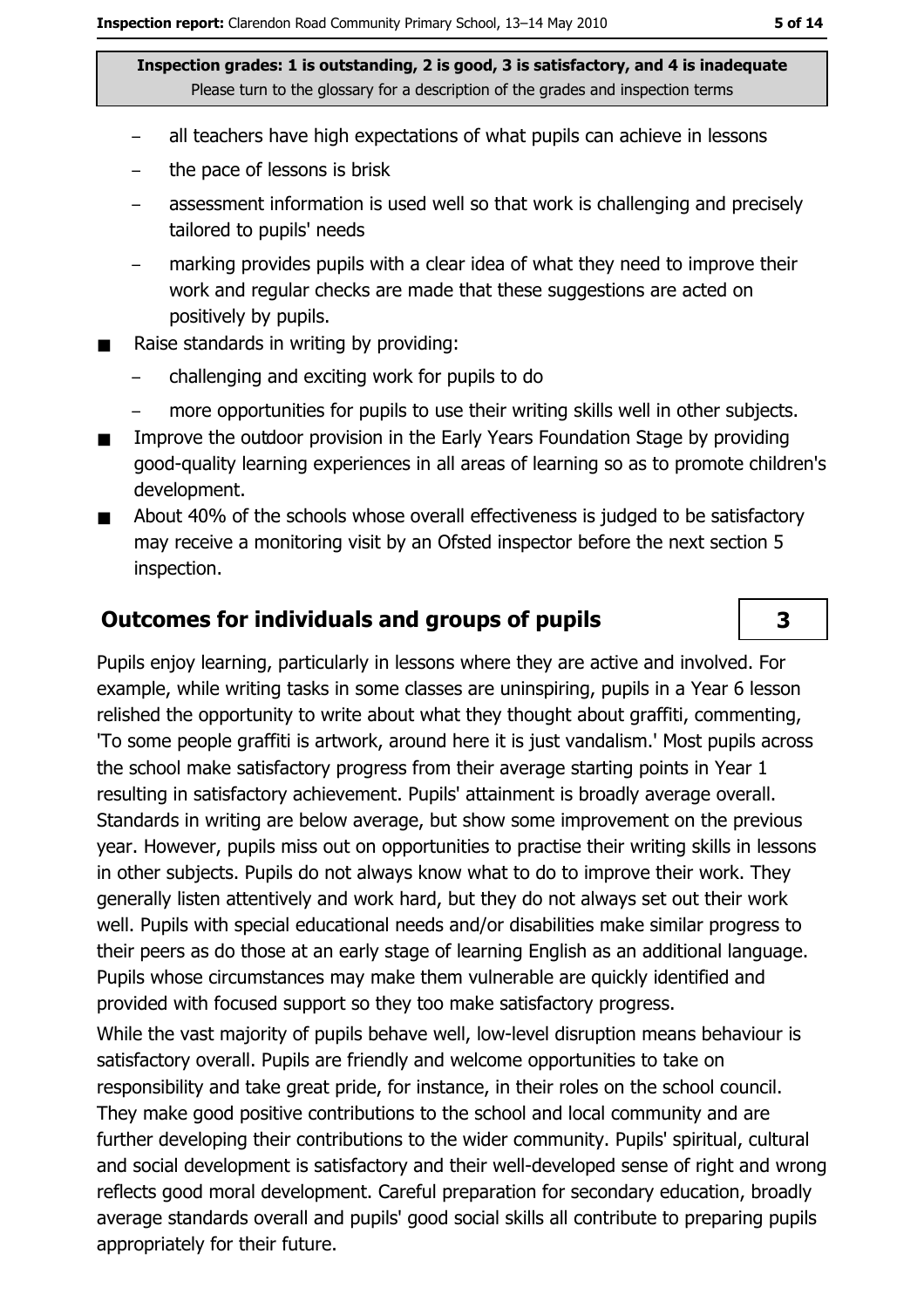These are the grades for pupils' outcomes

| Pupils' achievement and the extent to which they enjoy their learning                                                     |   |
|---------------------------------------------------------------------------------------------------------------------------|---|
| Taking into account:<br>Pupils' attainment <sup>1</sup>                                                                   | 3 |
| The quality of pupils' learning and their progress                                                                        | 3 |
| The quality of learning for pupils with special educational needs and/or<br>disabilities and their progress               |   |
| The extent to which pupils feel safe                                                                                      |   |
| <b>Pupils' behaviour</b>                                                                                                  |   |
| The extent to which pupils adopt healthy lifestyles                                                                       |   |
| The extent to which pupils contribute to the school and wider community                                                   |   |
| The extent to which pupils develop workplace and other skills that will<br>contribute to their future economic well-being |   |
| Taking into account:<br>Pupils' attendance <sup>1</sup>                                                                   |   |
| The extent of pupils' spiritual, moral, social and cultural development                                                   |   |

#### How effective is the provision?

The quality of teaching is satisfactory overall, but good in some lessons. In the best lessons teachers maintain a good pace of learning and ensure that activities are matched well to pupils' abilities. Teachers use questioning skills well to provide an appropriate level of challenge for pupils and to check the impact of their teaching on pupils' learning. Teaching assistants provide valuable support to pupils with special educational needs and/or disabilities. When teaching is less effective there is no pace to the lessons and so pupils do not make as much progress as they should. In these classes assessment information is not used well to match work to pupils' needs and the marking of pupils' work does not clearly identify the next steps which pupils must take to improve its quality. The school has recently made changes to the curriculum and while it is too early to see the impact of this in terms of higher attainment, there are early signs that this has increased pupils' enjoyment of learning and that some aspects of pupils' work is beginning to improve. The pastoral care within the curriculum is strong as is the focus on healthy lifestyles and staying safe. There is a suitable emphasis on mathematics and on writing in literacy lessons. However, there is insufficient emphasis

The grades for attainment and attendance are: 1 is high; 2 is above average; 3 is broadly average; and 4 is low.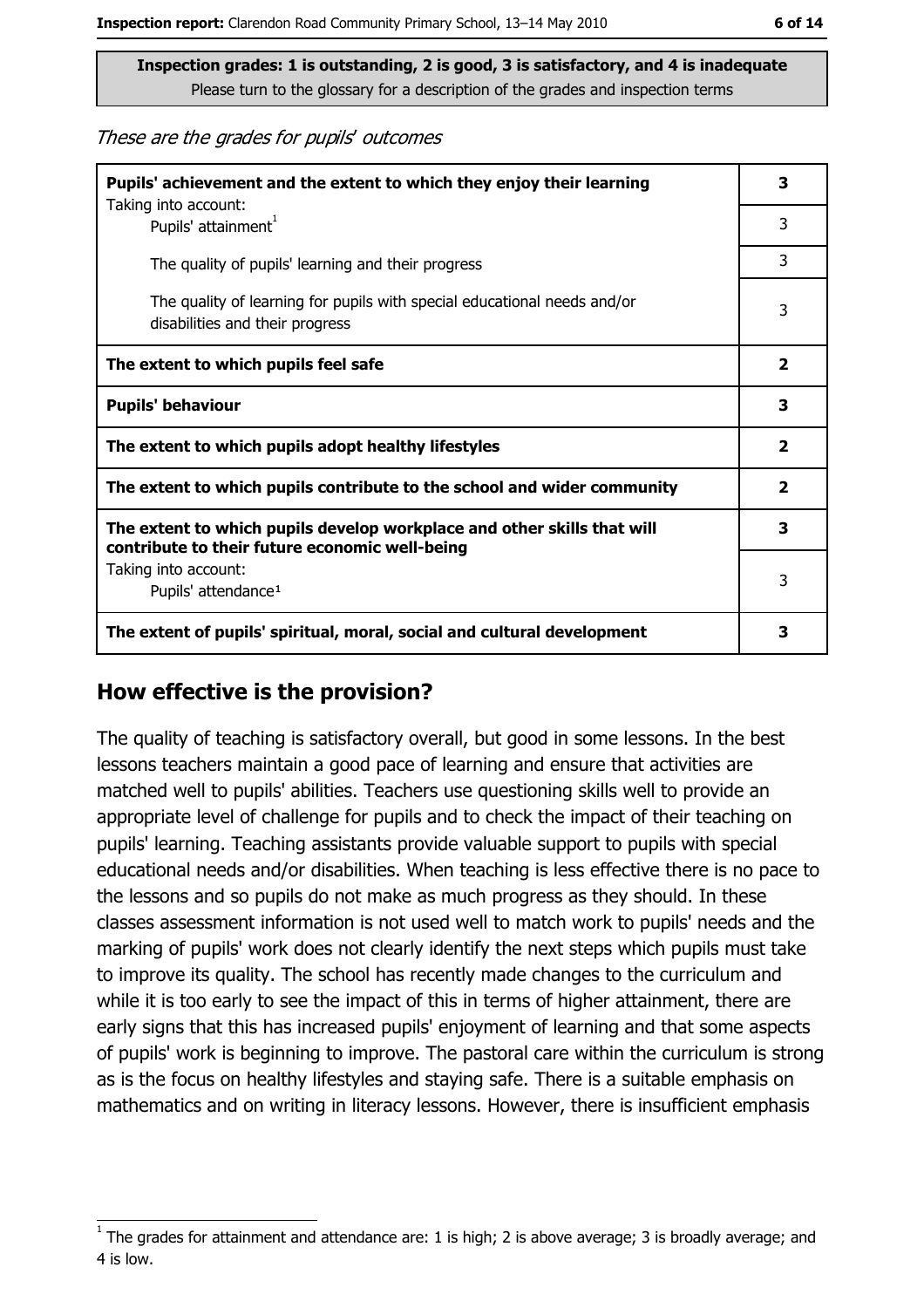Inspection report: Clarendon Road Community Primary School, 13-14 May 2010

Inspection grades: 1 is outstanding, 2 is good, 3 is satisfactory, and 4 is inadequate Please turn to the glossary for a description of the grades and inspection terms

on providing opportunities for pupils to develop their writing skills in other curriculum areas. The curriculum is enriched by a variety of clubs and other activities. It is clear that these are very positive experiences add much to pupils' learning and enjoyment. Good-quality care for pupils' welfare ensures that pupils feel good about themselves. Good guidance for personal development ensures a confident move to their next class and school. The learning mentor gives good support to pupils who find it hard to behave well. Positive support for parents and carers has resulted in improved attendance.

These are the grades for the quality of provision

| The quality of teaching                                                                                    |  |
|------------------------------------------------------------------------------------------------------------|--|
| Taking into account:<br>The use of assessment to support learning                                          |  |
| The extent to which the curriculum meets pupils' needs, including, where<br>relevant, through partnerships |  |
| The effectiveness of care, guidance and support                                                            |  |

### How effective are leadership and management?

The headteacher and newly appointed senior leadership team have the same shared determination to drive up attainment and have worked hard to overcome the underachievement in mathematics identified in the previous inspection. Teaching is improving because of better monitoring arrangements and in some classes is good. Leaders are now more rigorous in using assessment data and in following up and eradicating the shortcomings that they have identified in teaching. As a result, there are clear signs in some age groups of the good progress that is needed throughout the school to raise attainment further.

Governors are supportive and are particularly robust in discharging their statutory responsibilities regarding safeguarding pupils. This is given a high priority and all requirements are fully met, with documentation being of high quality. Staff have regular updates in child protection training and are very well equipped to deal with concerns. The governors' role of challenge is developing as they are becoming more aware of the weaknesses in provision. The school promotes community cohesion soundly and, as a result, pupils have a developing understanding of the different cultures and faiths within the United Kingdom and the wider world. Good partnerships with outside agencies and other local schools have had a positive influence on the pastoral care, guidance and support given to pupils and on pupils' enjoyment of the curriculum. In this inclusive school, equal opportunities are promoted appropriately, although pupils do not consistently make good progress.

These are the grades for leadership and management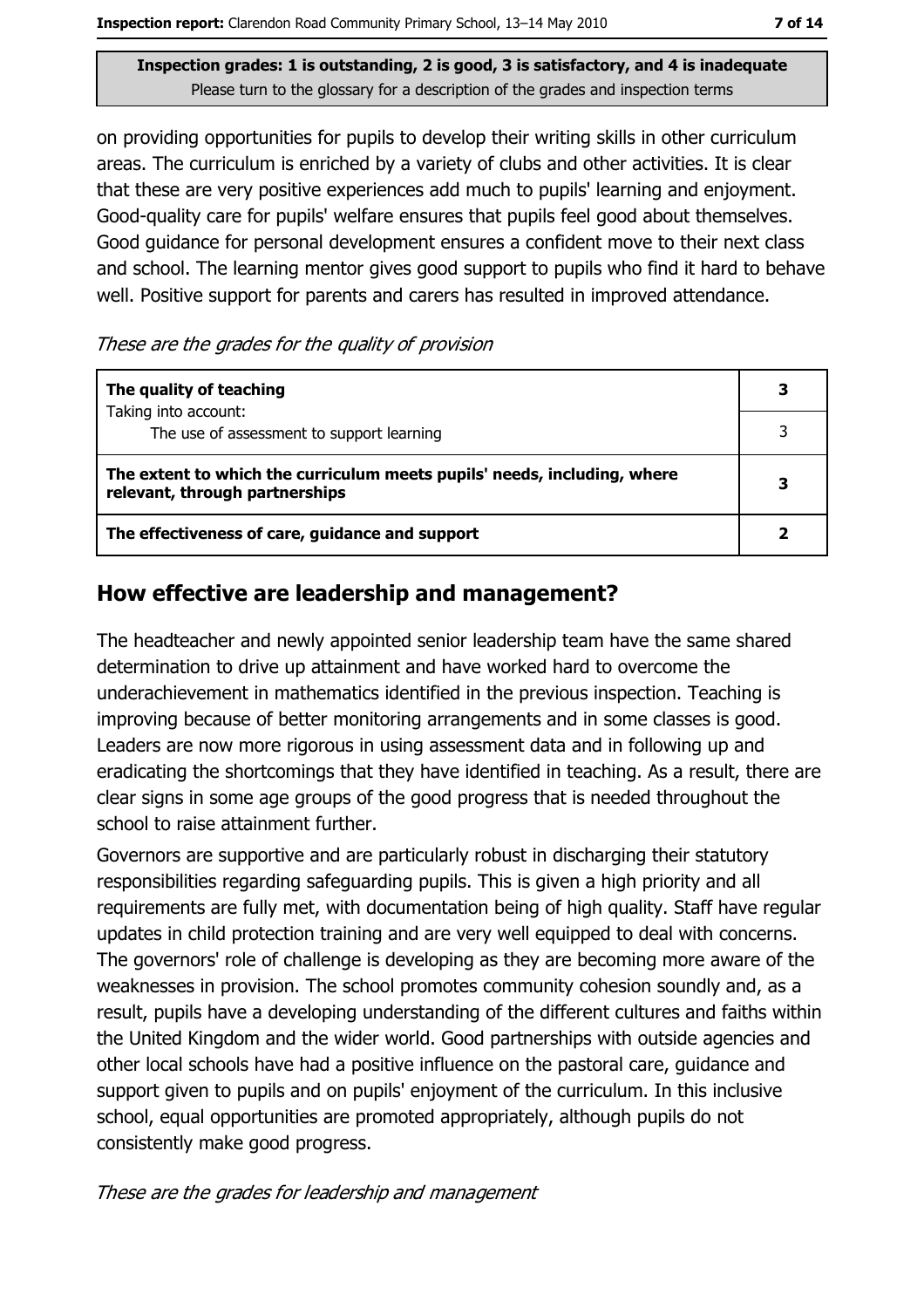| The effectiveness of leadership and management in embedding ambition and<br>driving improvement                                                                     |                         |  |
|---------------------------------------------------------------------------------------------------------------------------------------------------------------------|-------------------------|--|
| Taking into account:<br>The leadership and management of teaching and learning                                                                                      | 3                       |  |
| The effectiveness of the governing body in challenging and supporting the<br>school so that weaknesses are tackled decisively and statutory responsibilities<br>met | 3                       |  |
| The effectiveness of the school's engagement with parents and carers                                                                                                | 3                       |  |
| The effectiveness of partnerships in promoting learning and well-being                                                                                              | $\overline{\mathbf{2}}$ |  |
| The effectiveness with which the school promotes equality of opportunity and<br>tackles discrimination                                                              |                         |  |
| The effectiveness of safeguarding procedures                                                                                                                        | $\overline{\mathbf{2}}$ |  |
| The effectiveness with which the school promotes community cohesion                                                                                                 | 3                       |  |
| The effectiveness with which the school deploys resources to achieve<br>value for money                                                                             |                         |  |

## **Early Years Foundation Stage**

Provision is satisfactory and improving because of new leadership and management. The newly appointed leader has an accurate understanding of the strengths and weaknesses of provision as well as an awareness of what needs to be done to improve provision further. Improved assessment systems now provide an overall picture of children's development. This ensures that planned activities are based on children's needs. All welfare requirements are met. Children are happy, well cared for and enjoy what they are doing and build good relationships with adults. This is a view shared by parents and carers. Children typically enter the Early Years Foundation Stage with skills that are expected for their age; they make satisfactory progress in most areas but make better gains in their personal, social and emotional development. This is because adults ensure that personal development receives a high priority. By the time they enter Year 1 most children are working within the expected range in all areas of learning. The quality of teaching and learning is satisfactory overall. Where teaching is stronger the quality of questioning children receive is more effective in helping them to improve their language skills. Teachers make good use of the resources in the classroom and this encourages children to explore and learn through stories and role play. This however, is not replicated in the outdoor learning environment and, while it is recognised that there is restricted access, this aspect of provision is underdeveloped and there is a lack of resources. Consequently, this limits opportunities for children to practise and extend their experiences in all areas of learning outdoors.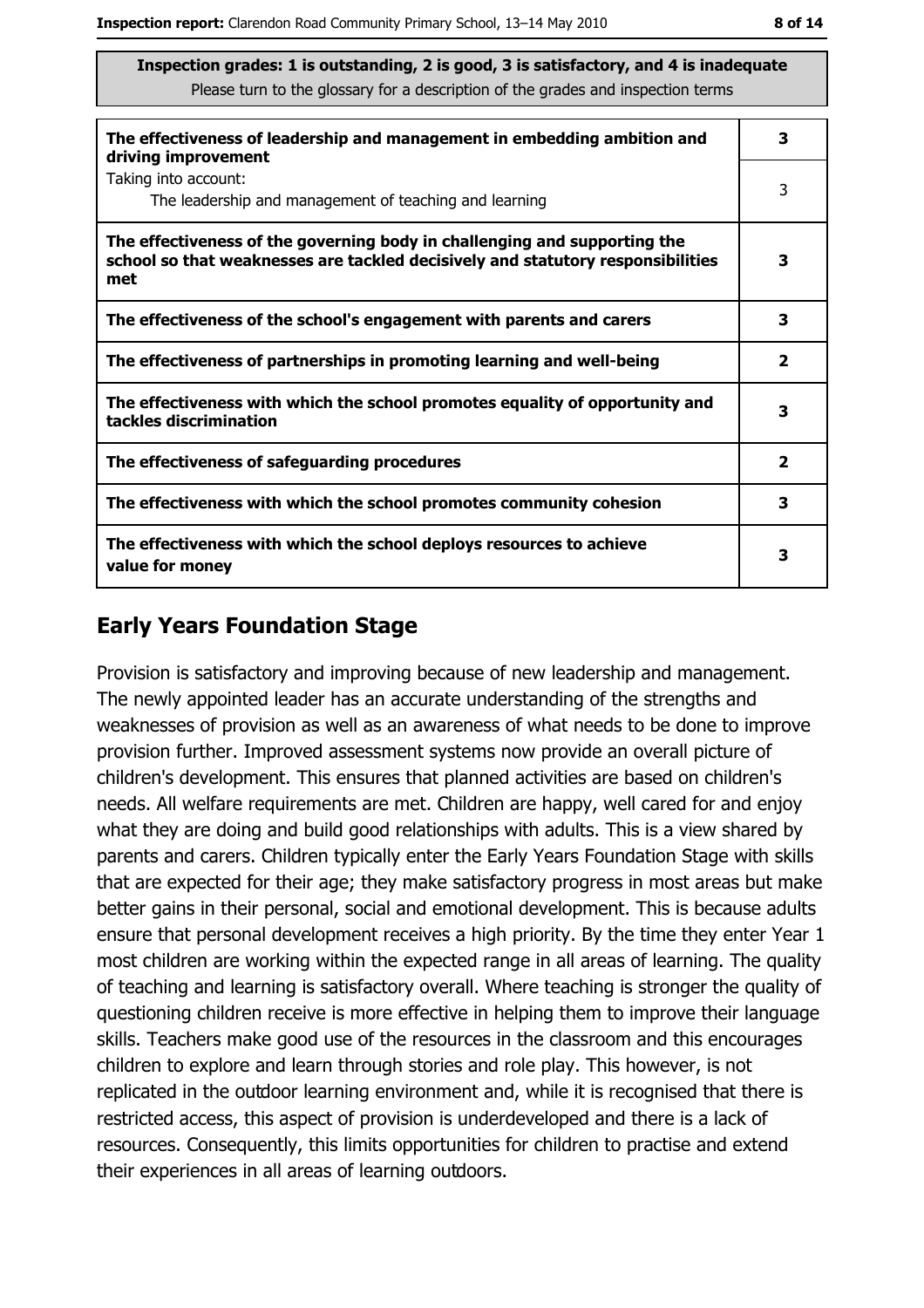These are the grades for the Early Years Foundation Stage

| <b>Overall effectiveness of the Early Years Foundation Stage</b>                             |   |  |
|----------------------------------------------------------------------------------------------|---|--|
| Taking into account:<br>Outcomes for children in the Early Years Foundation Stage            |   |  |
| The quality of provision in the Early Years Foundation Stage                                 |   |  |
| The effectiveness of leadership and management of the Early Years<br><b>Foundation Stage</b> | 3 |  |

#### **Views of parents and carers**

Almost all parents and carers are very positive about the school and their children's experiences. A small minority expressed concerns about supervision in the playground at lunchtimes and these concerns have been shared with the school. The inspectors found no evidence to support the small number of other issues that parents and carers had concerns about. Overall, the school deals well with any incidents of unacceptable behaviour.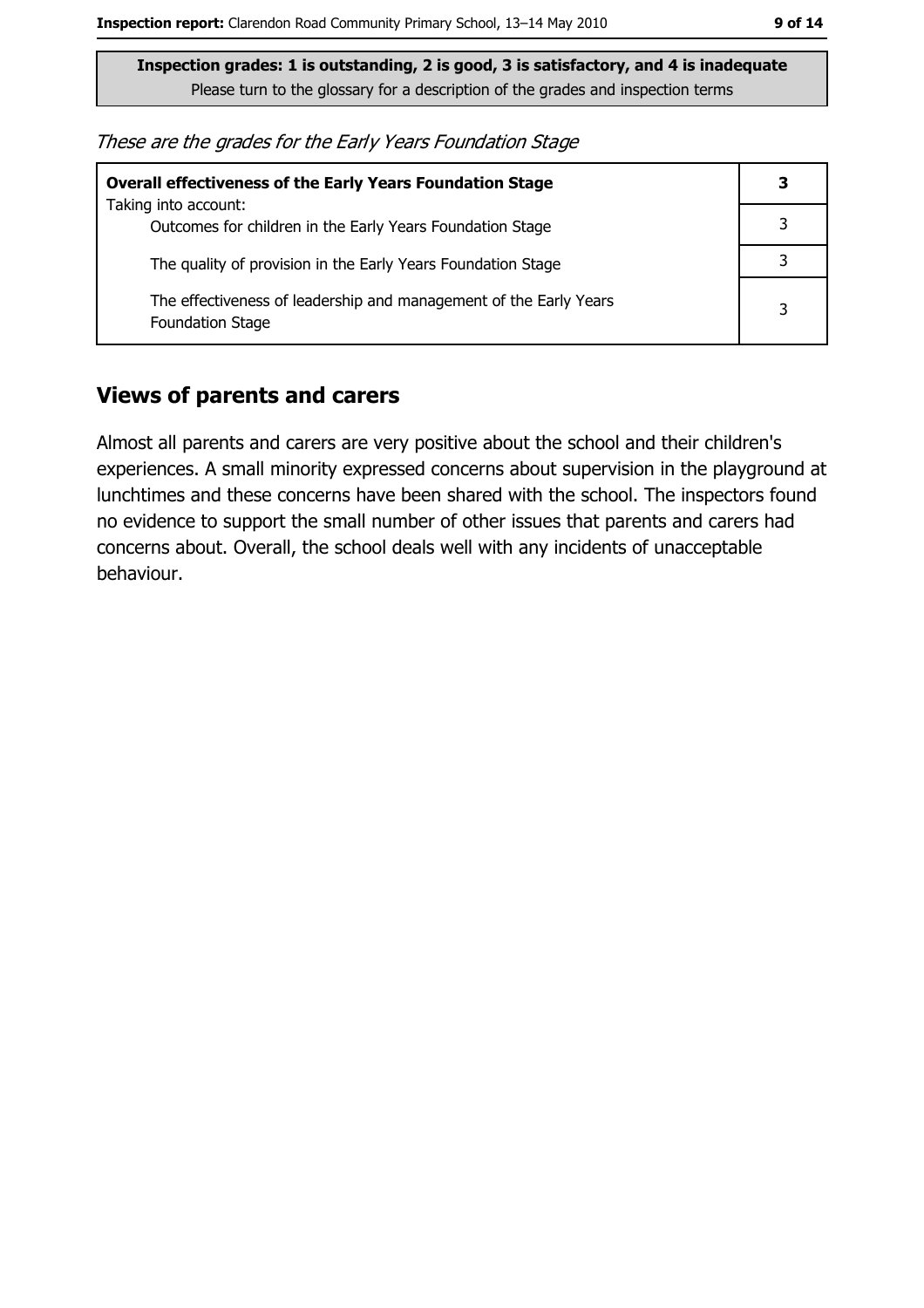#### Responses from parents and carers to Ofsted's questionnaire

Ofsted invited all the registered parents and carers of pupils registered at Clarendon Road Community Primary School to complete a questionnaire about their views of the school.

In the questionnaire, parents and carers were asked to record how strongly they agreed with 13 statements about the school.

The inspection team received 102 completed questionnaires by the end of the on-site inspection. In total, there are 304 pupils registered at the school.

| <b>Statements</b>                                                                                                                                                                                                                                       | <b>Strongly</b><br><b>Agree</b> |               | <b>Agree</b> |               | <b>Disagree</b> |                | <b>Strongly</b><br>disagree |                  |
|---------------------------------------------------------------------------------------------------------------------------------------------------------------------------------------------------------------------------------------------------------|---------------------------------|---------------|--------------|---------------|-----------------|----------------|-----------------------------|------------------|
|                                                                                                                                                                                                                                                         | <b>Total</b>                    | $\frac{0}{0}$ | <b>Total</b> | $\frac{0}{0}$ | <b>Total</b>    | $\frac{1}{2}$  | <b>Total</b>                | $\frac{0}{0}$    |
| My child enjoys school                                                                                                                                                                                                                                  | 63                              | 62            | 36           | 35            | $\overline{2}$  | $\overline{2}$ | $\mathbf{1}$                | $\mathbf{1}$     |
| The school keeps my child<br>safe                                                                                                                                                                                                                       | 51                              | 50            | 48           | 47            | 3               | 3              | 0                           | $\mathbf 0$      |
| The school informs me<br>about my child's progress                                                                                                                                                                                                      | 49                              | 48            | 50           | 49            | 3               | 3              | 0                           | 0                |
| My child is making enough<br>progress at this school                                                                                                                                                                                                    | 41                              | 40            | 50           | 49            | 8               | 8              | $\overline{2}$              | $\overline{2}$   |
| The teaching is good at this<br>school                                                                                                                                                                                                                  | 50                              | 49            | 47           | 46            | 3               | 3              | 0                           | 0                |
| The school helps me to<br>support my child's learning                                                                                                                                                                                                   | 44                              | 43            | 54           | 53            | 4               | 4              | 0                           | $\mathbf 0$      |
| The school helps my child to<br>have a healthy lifestyle                                                                                                                                                                                                | 35                              | 34            | 63           | 62            | 3               | 3              | 0                           | $\mathbf 0$      |
| The school makes sure that<br>my child is well prepared for<br>the future (for example<br>changing year group,<br>changing school, and for<br>children who are finishing<br>school, entering further or<br>higher education, or<br>entering employment) | 37                              | 36            | 51           | 50            | 5               | 5              | $\mathbf 0$                 | $\boldsymbol{0}$ |
| The school meets my child's<br>particular needs                                                                                                                                                                                                         | 37                              | 36            | 55           | 54            | 4               | 4              | 3                           | 3                |
| The school deals effectively<br>with unacceptable behaviour                                                                                                                                                                                             | 33                              | 32            | 53           | 52            | 10              | 10             | $\mathbf{1}$                | $\mathbf{1}$     |
| The school takes account of<br>my suggestions and<br>concerns                                                                                                                                                                                           | 35                              | 34            | 52           | 51            | 8               | 8              | $\overline{2}$              | $\overline{2}$   |
| The school is led and<br>managed effectively                                                                                                                                                                                                            | 36                              | 35            | 57           | 56            | 5               | 5              | $\overline{2}$              | $\overline{2}$   |
| Overall, I am happy with my<br>child's experience at this<br>school                                                                                                                                                                                     | 51                              | 50            | 45           | 44            | $\overline{4}$  | $\overline{4}$ | $\mathbf{1}$                | $\mathbf{1}$     |

The table above summarises the responses that parents and carers made to each statement. The percentages indicate the proportion of parents and carers giving that response out of the total number of completed questionnaires. Where one or more parents and carers chose not to answer a particular question, the percentages will not add up to 100%.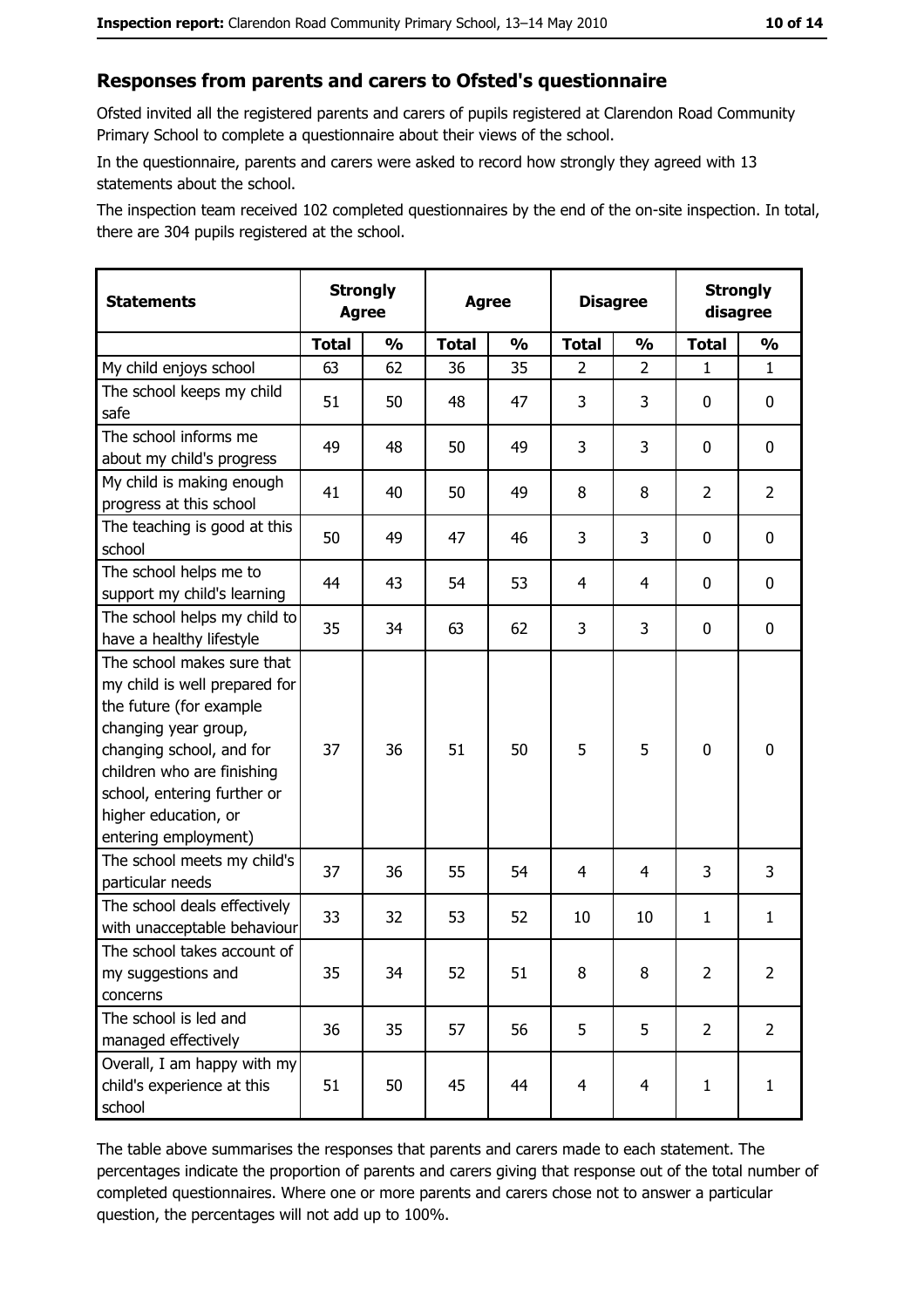# Glossary

| <b>Grade</b> | <b>Judgement</b> | <b>Description</b>                                                                                                                                                                                                               |  |
|--------------|------------------|----------------------------------------------------------------------------------------------------------------------------------------------------------------------------------------------------------------------------------|--|
| Grade 1      | Outstanding      | These features are highly effective. An oustanding<br>school provides exceptionally well for its pupils' needs.                                                                                                                  |  |
| Grade 2      | Good             | These are very positive features of a school. A school<br>that is good is serving its pupils well.                                                                                                                               |  |
| Grade 3      | Satisfactory     | These features are of reasonable quality. A satisfactory<br>school is providing adequately for its pupils.                                                                                                                       |  |
| Grade 4      | Inadequate       | These features are not of an acceptable standard. An<br>inadequate school needs to make significant<br>improvement in order to meet the needs of its pupils.<br>Ofsted inspectors will make further visits until it<br>improves. |  |

## What inspection judgements mean

#### **Overall effectiveness of schools**

|                       | Overall effectiveness judgement (percentage of<br>schools) |      |                     |                   |
|-----------------------|------------------------------------------------------------|------|---------------------|-------------------|
| <b>Type of school</b> | <b>Outstanding</b>                                         | Good | <b>Satisfactory</b> | <b>Inadequate</b> |
| Nursery schools       | 51                                                         | 45   | 0                   | 4                 |
| Primary schools       | 6                                                          | 41   | 42                  | 10                |
| Secondary schools     | 8                                                          | 34   | 44                  | 14                |
| Sixth forms           | 10                                                         | 37   | 50                  | 3                 |
| Special schools       | 32                                                         | 38   | 25                  | 5                 |
| Pupil referral units  | 12                                                         | 43   | 31                  | 14                |
| All schools           | 9                                                          | 40   | 40                  | 10                |

New school inspection arrangements were introduced on 1 September 2009. This means that inspectors now make some additional judgements that were not made previously.

The data in the table above is for the period 1 September to 31 December 2009 and is the most recently published data available (see www.ofsted.gov.uk). Please note that the sample of schools inspected during the autumn term 2009 was not representative of all schools nationally, as weaker schools are inspected more frequently than good or outstanding schools.

Percentages are rounded and do not always add exactly to 100. Secondary school figures include those that have sixth forms, and sixth form figures include only the data specifically for sixth form inspection judgements.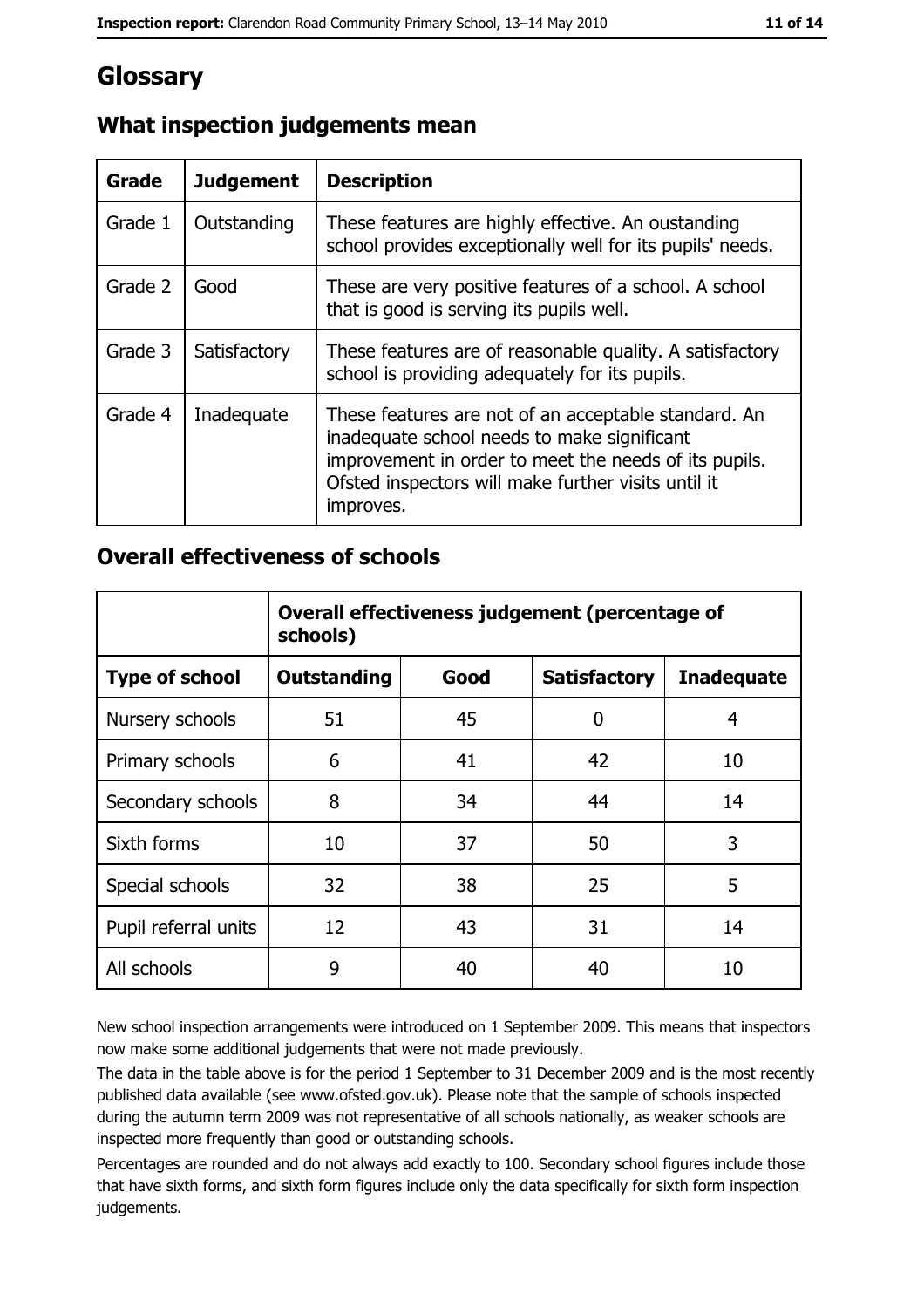# **Common terminology used by inspectors**

| Achievement:                  | the progress and success of a pupil in<br>their learning, development or training.                                                                                                                                                                                                                           |
|-------------------------------|--------------------------------------------------------------------------------------------------------------------------------------------------------------------------------------------------------------------------------------------------------------------------------------------------------------|
| Attainment:                   | the standard of the pupils' work shown by<br>test and examination results and in<br>lessons.                                                                                                                                                                                                                 |
| Capacity to improve:          | the proven ability of the school to<br>continue improving. Inspectors base this<br>judgement on what the school has<br>accomplished so far and on the quality of<br>its systems to maintain improvement.                                                                                                     |
| Leadership and management:    | the contribution of all the staff with<br>responsibilities, not just the headteacher,<br>to identifying priorities, directing and<br>motivating staff and running the school.                                                                                                                                |
| Learning:                     | how well pupils acquire knowledge,<br>develop their understanding, learn and<br>practise skills and are developing their<br>competence as learners.                                                                                                                                                          |
| <b>Overall effectiveness:</b> | inspectors form a judgement on a school's<br>overall effectiveness based on the findings<br>from their inspection of the school. The<br>following judgements, in particular,<br>influence what the overall effectiveness<br>judgement will be.                                                               |
|                               | The school's capacity for sustained<br>improvement.<br>Outcomes for individuals and groups<br>of pupils.<br>The quality of teaching.<br>The extent to which the curriculum<br>meets pupil's needs, including where<br>relevant, through partnerships.<br>The effectiveness of care, guidance<br>and support. |
| Progress:                     | the rate at which pupils are learning in<br>lessons and over longer periods of time. It<br>is often measured by comparing the<br>pupils' attainment at the end of a key<br>stage with their attainment when they<br>started.                                                                                 |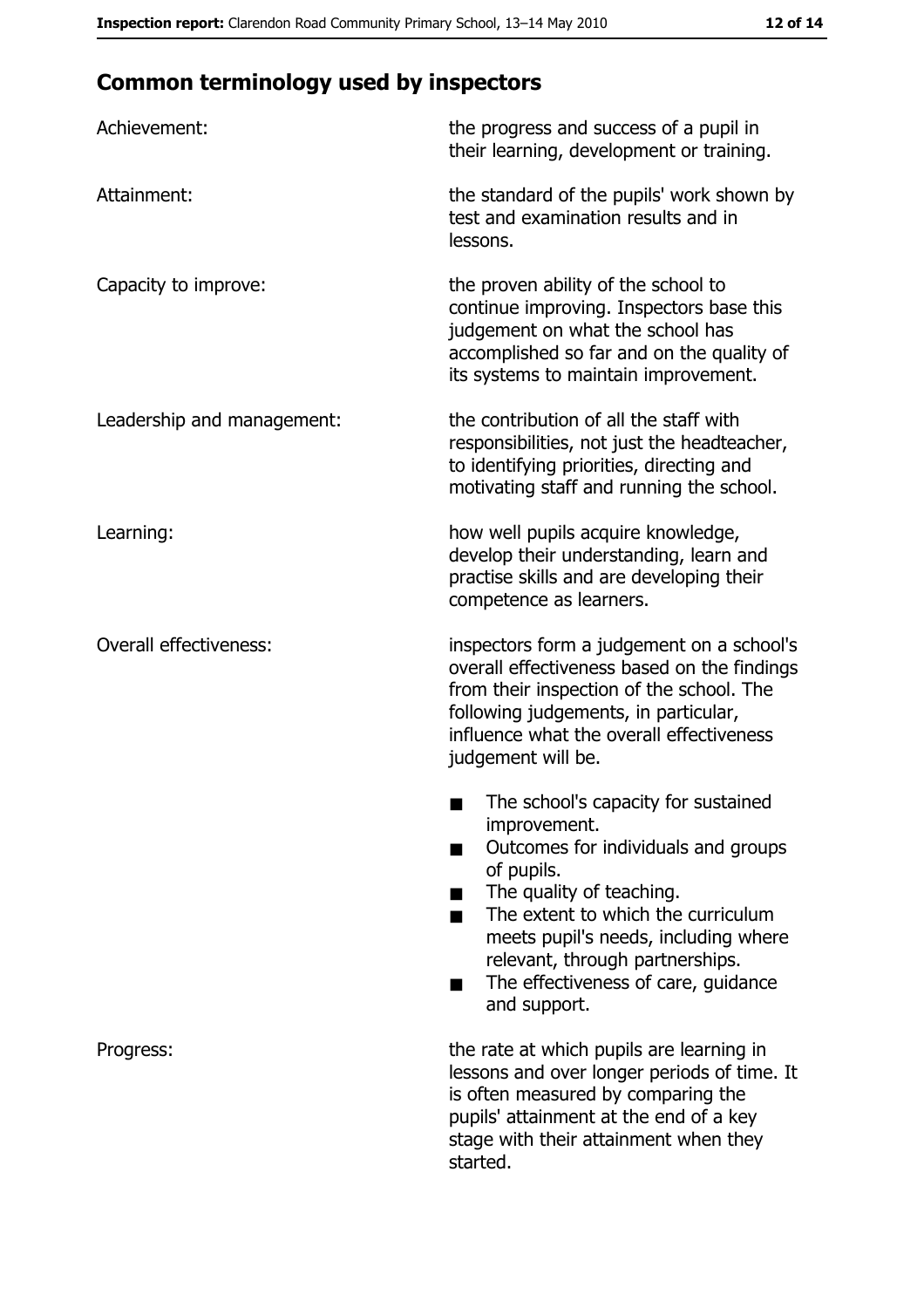This letter is provided for the school, parents and carers to share with their children. It describes Ofsted's main findings from the inspection of their school.



17 May 2010

Dear Pupils

Inspection of Clarendon Road Community Primary School, Manchester, M30 9BJ It was a pleasure to visit your school. The inspection team thoroughly enjoyed talking to you and listened carefully to what you had to say. Yours is a satisfactory school and the level of care you receive is good. You are polite and welcoming but at times the behaviour of a small minority of your fellow pupils is less than good. You say you feel very safe in school. With lots of flights of stairs to climb, especially on route for the library, safety is very important. You enjoy the after-school clubs and the trips you go on.

Younger children settle down well in the Nursery and Reception classes. They have lots of interesting things to do inside the classrooms but we have asked your school to make outside activities more interesting and exciting. All pupils want to learn and this helps you all in your work. We would like you to improve your attainment in writing and have also asked your school to make sure that all the teaching you receive is of a good quality. Teachers in some classes need to plan work more carefully to match your knowledge and skills. Some of you are not always clear about what you need to do to improve your work. We want you to know exactly what to do in order to make your work better.

Your headteacher and the staff are working hard to make your school even better. We wish you every success for your future.

Yours sincerely

Mr Geoffrev Yates

Lead Inspector